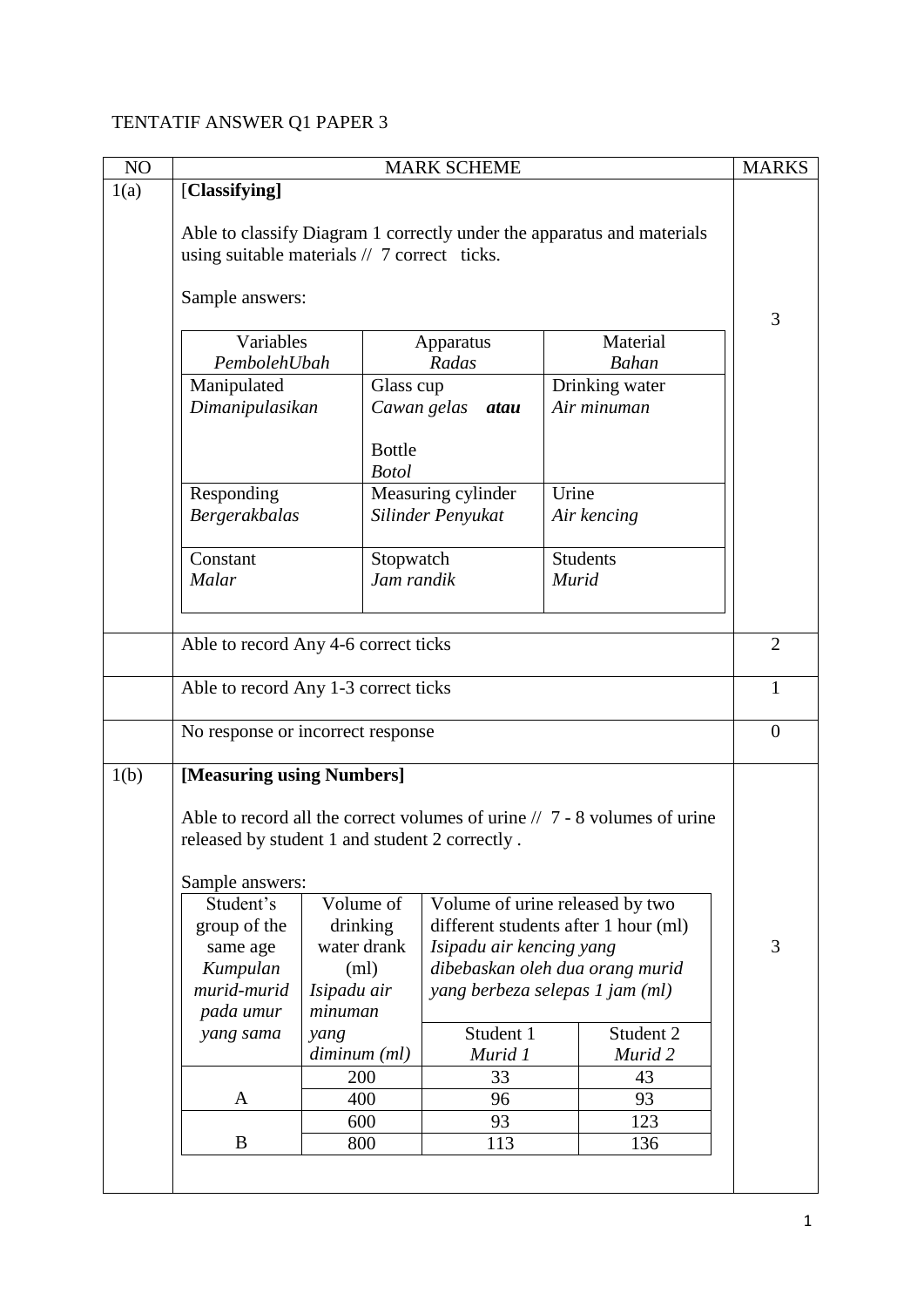|         | Able to record any 4-6 volumes of urine released correctly                                                                                                                                                                                                                                                                                                                                     | $\overline{2}$ |
|---------|------------------------------------------------------------------------------------------------------------------------------------------------------------------------------------------------------------------------------------------------------------------------------------------------------------------------------------------------------------------------------------------------|----------------|
|         | Able to record any 1-3 volumes of urine released correctly                                                                                                                                                                                                                                                                                                                                     | 1              |
|         | No response or incorrect response                                                                                                                                                                                                                                                                                                                                                              | $\overline{0}$ |
| 1(c)(i) | [Observations]                                                                                                                                                                                                                                                                                                                                                                                 |                |
|         | Able to state two different observations correctly based on the following<br>aspects:                                                                                                                                                                                                                                                                                                          |                |
|         | P1: Manipulated variable : Volume of water drank by each group of<br>student                                                                                                                                                                                                                                                                                                                   | 3              |
|         | P2: Responding variable : Volume of urine released by two different<br>students (student 1 and student 2) after 1<br>hour.                                                                                                                                                                                                                                                                     |                |
|         | Sample answers:<br>1. When student A drank 200ml / 400ml volume of drinking water, the<br>volume of urine released/ produced after 1 hour by student 1 is 33<br>ml/96ml and student 2 is 43 ml/ 93 ml.<br>Apabila murid A meminum 200 ml/400ml air minuman, isipadu air<br>kencing yang dibebaskan / dihasilkanselepas 1 jam oleh murid 1<br>adalah 33 ml/96ml dan murid 2 adalah 43 ml/93 ml. |                |
|         | When student B drank 600ml/800 ml volume of drinking water, the<br>2.<br>volume of urine released/ produced after 1 hour by student 1 is<br>93ml/113ml and student 2 is /123ml/136 ml.<br>Apabila murid B meminum600ml/800 ml air minuman, isipadu air<br>kencing yang dibebaskan / dihasilkan selepas 1 jam oleh murid 1<br>adalah 93ml/113 ml dan murid 2 adalah 123ml/136 ml.               |                |
|         | Able to state two observations inaccurately                                                                                                                                                                                                                                                                                                                                                    |                |
|         | Sample answers:<br>1. At lowest / <b>highest</b> volume of water drank, the volume of urine<br>released (after 1 hour) is the lowest / highest<br>Pada isipadu air yang diminum sangat rendah / sangat tinggi,<br>isipadu air kencing yang dibebaskan (selepas 1 jam) adalah<br>sangat rendah (kecil)/sangat tinggi                                                                            | $\overline{2}$ |
|         | 2. When student A drank 200 ml/400 ml volume of drinking water, the<br>Average volume of urine released/produced after 1 hour is 38<br>ml/94.5ml.<br>Apabila murid A meminum 200 ml/400 ml air minuman, purata<br>isipadu air kencing yang dibebaskan / dihasilkan selepas 1 jam<br>adalah 38ml / 94.5ml                                                                                       |                |
|         | 3. When student B drank 600ml/800 ml volume of drinking water, the<br>Average volume of urine released/produced after 1 hour is<br>108ml/124.5 ml                                                                                                                                                                                                                                              |                |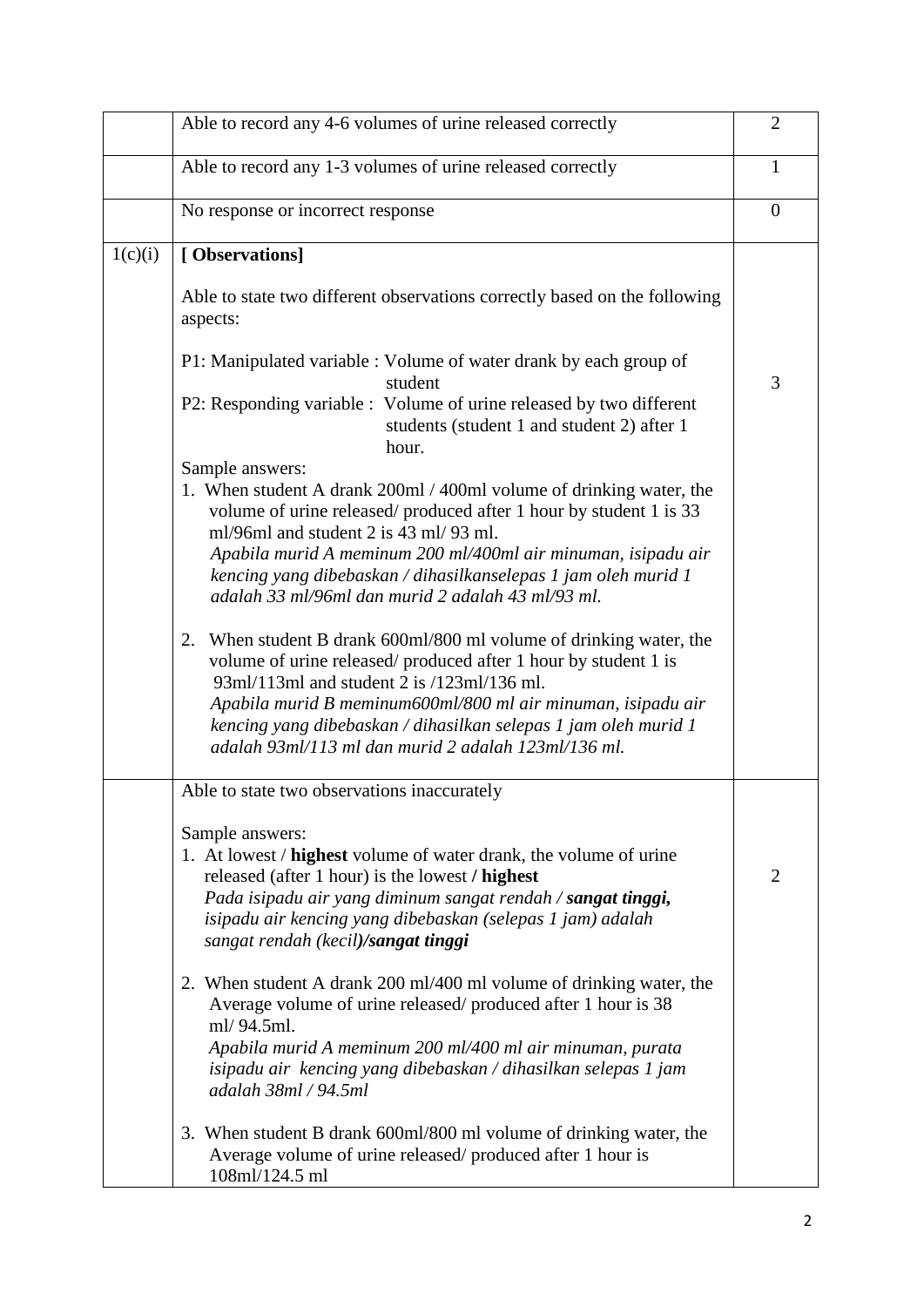|          | Apabila murid B meminum 600ml/800 ml air minuman, purata<br>isipadu air kencing yang dibebaskan / dihasilkan selepas 1 jam<br>adalah 108ml/124.5 ml                                                                                                                                                                                                                                                                                                                                                         |          |
|----------|-------------------------------------------------------------------------------------------------------------------------------------------------------------------------------------------------------------------------------------------------------------------------------------------------------------------------------------------------------------------------------------------------------------------------------------------------------------------------------------------------------------|----------|
|          | When student A drank 200/400ml ml volume of drinking water, the<br>4.<br>total volume of urine released after 1 hour is 76ml/189ml<br>Apabila murid A meminum 200ml/400 ml air minuman, jumlah<br>isipadu air kencing dibebaskan selepas 1 jam adalah 76ml /189ml                                                                                                                                                                                                                                           |          |
|          | // When student B drank 600ml/800 ml volume of drinking water, the<br>Total volume of urine released after 1 hour is 216ml/249ml<br>Apabila murid B meminum 600ml /800 ml air minuman, jumlah<br>isipadu air kencing dibebaskan selepas 1 jam adalah 216ml/249ml.                                                                                                                                                                                                                                           |          |
|          | Able to state observations at idea level.                                                                                                                                                                                                                                                                                                                                                                                                                                                                   |          |
|          | Sample answer:<br>1. Volume of water drank by students affects volume of urine<br>released/produced.<br>Isipadu air yang diminum oleh murid-murid mempengaruhi isipadu<br>air kencing dibebaskan / dihasilkan.                                                                                                                                                                                                                                                                                              | 1        |
|          | 2. Volume of urine released/produced changes.<br>Isipadu air kencing dibebaskan / dihasilkan berubah-ubah.                                                                                                                                                                                                                                                                                                                                                                                                  |          |
|          | 3. Student B produced more urine than student A / vice versa.<br>Murid B menghasilkan banyak air kencing berbanding murid $A$<br>sebaliknya/                                                                                                                                                                                                                                                                                                                                                                |          |
|          | No response or incorrect response                                                                                                                                                                                                                                                                                                                                                                                                                                                                           | $\theta$ |
| 1(c)(ii) | [Inferences]                                                                                                                                                                                                                                                                                                                                                                                                                                                                                                |          |
|          | Able to make two inferences correctly based on any two aspects:                                                                                                                                                                                                                                                                                                                                                                                                                                             |          |
|          | P1: Low / High blood osmotic pressure<br>$\frac{1}{2}$ solute in blood is more $\frac{1}{2}$ less.                                                                                                                                                                                                                                                                                                                                                                                                          |          |
|          | P2: Less / More ADH by Pituitary gland // Less / More absorption of<br>water at Kidney tubule // Kidney less / more permeable to water                                                                                                                                                                                                                                                                                                                                                                      | 3        |
|          | Sample answer:<br>1. (Student A drank 200/400 ml of water) Blood osmotic pressure is<br>high / more solute in blood, causing kidney tubule more<br>permeable to water // more ADH produced by Pituitary gland /<br>more absorption of water at Kidney tubule . Hence less urine/<br>concentrated urine produced.<br>(Murid A meminum 200 ml/400ml air) Tekanan osmosis darah<br>adalah tinggi / bahan larut adalah tinggi, menyebabkan tubul<br>ginjal lebih telap kepada air // banyak ADH dihasilkan oleh |          |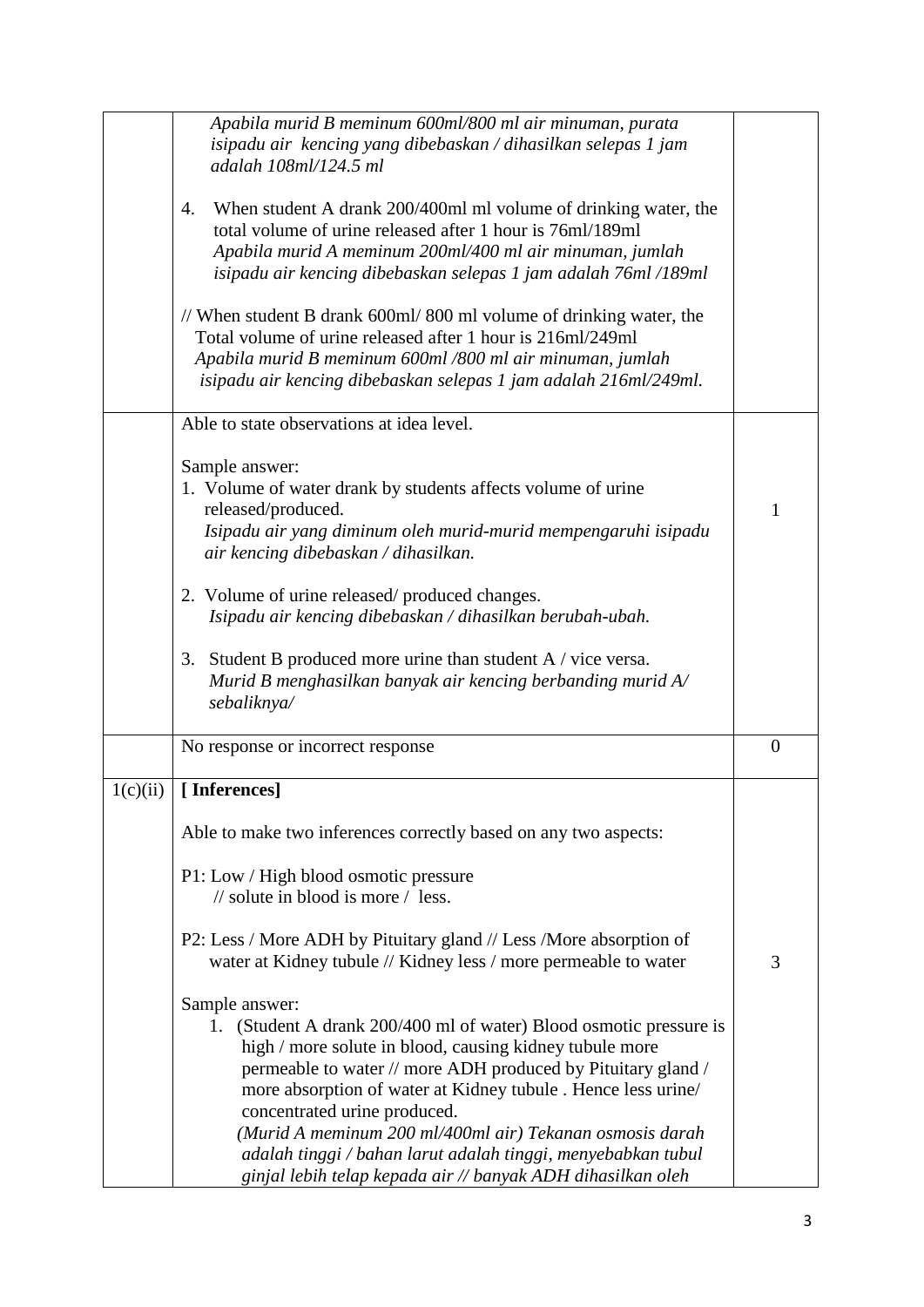| Kelenjar Pituitari /lebih banyak penyerapan semula air di tubul<br>ginjal. Maka air kencing sedikit / lebih pekat dihasilkan.<br>2. (Student B drank 600ml / 800 ml of water) Blood osmotic<br>pressure is low /less solute in blood, causing Kidney tubule less<br>permeable to water// less ADH produced by Pituitary gland / less<br>absorption of water at Kidney tubule. Hence more urine / diluted<br>urine produced.<br>(Murid B meminum 600ml /800 ml air) Tekanan osmosis darah<br>adalah rendah / bahan larut adalah rendah menyebabkan tubul<br>ginjal kurang telap kepada air // sedikit ADH dihasilkan oleh<br>kelenjar Pituitari / sedikit penyerapan semula air di tubul ginjal.<br>Maka air kencing banyak / lebih cair dihasilkan.                                                                                                                                                                                                                        |                |
|----------------------------------------------------------------------------------------------------------------------------------------------------------------------------------------------------------------------------------------------------------------------------------------------------------------------------------------------------------------------------------------------------------------------------------------------------------------------------------------------------------------------------------------------------------------------------------------------------------------------------------------------------------------------------------------------------------------------------------------------------------------------------------------------------------------------------------------------------------------------------------------------------------------------------------------------------------------------------|----------------|
| Able to state two inferences inaccurately based on any one aspect<br>Sample answers:                                                                                                                                                                                                                                                                                                                                                                                                                                                                                                                                                                                                                                                                                                                                                                                                                                                                                       |                |
| 1. (Student A drank 200 ml of water) Blood osmotic pressure is high<br>// more solute in blood // Kidney tubule more permeable to water //<br>more ADH by Pituitary gland // more absorption of water at<br>Kidney tubule.<br>(Murid A meminum 200 ml air) Tekanan osmosis darah adalah<br>tinggi //bahan larut adalah tinggi //tubul ginjal lebih telap<br>kepada air // banyak ADH dihasilkan oleh Kelenjar Pituitari //<br>/lebih banyak penyerapan semula air di tubul ginjal.<br>2. (Student B drank 800 ml of water) Blood osmotic pressure is low //<br>less solute in blood // Kidney tubule less permeable to water//<br>less ADH produced by Pituitary gland // less absorption of water at<br>Kidney tubule.<br>(Murid B meminum 800 ml air) Tekanan osmosis darah adalah<br>rendah//bahan larut adalah rendah //tubul ginjal kurang telap<br>kepada air // sedikit ADH dihasilkan oleh kelenjar Pituitari //<br>sedikit penyerapan semula air di tubul ginjal. | $\overline{2}$ |
| Able to state two inferences at idea level<br>Sample answers:<br>1. Blood osmotic pressure affects volume of urine (produced)<br>Tekanan osmosis darah mempengaruhi isipadu air kencing<br>(dihasilkan)<br>2. Permeability of kidney tubule causes different amount of urine<br>Ketelapan tubul ginjal menyebabkan kandungan air kencing                                                                                                                                                                                                                                                                                                                                                                                                                                                                                                                                                                                                                                   | 1              |
| berlainan.                                                                                                                                                                                                                                                                                                                                                                                                                                                                                                                                                                                                                                                                                                                                                                                                                                                                                                                                                                 |                |
| No response or incorrect response                                                                                                                                                                                                                                                                                                                                                                                                                                                                                                                                                                                                                                                                                                                                                                                                                                                                                                                                          | $\overline{0}$ |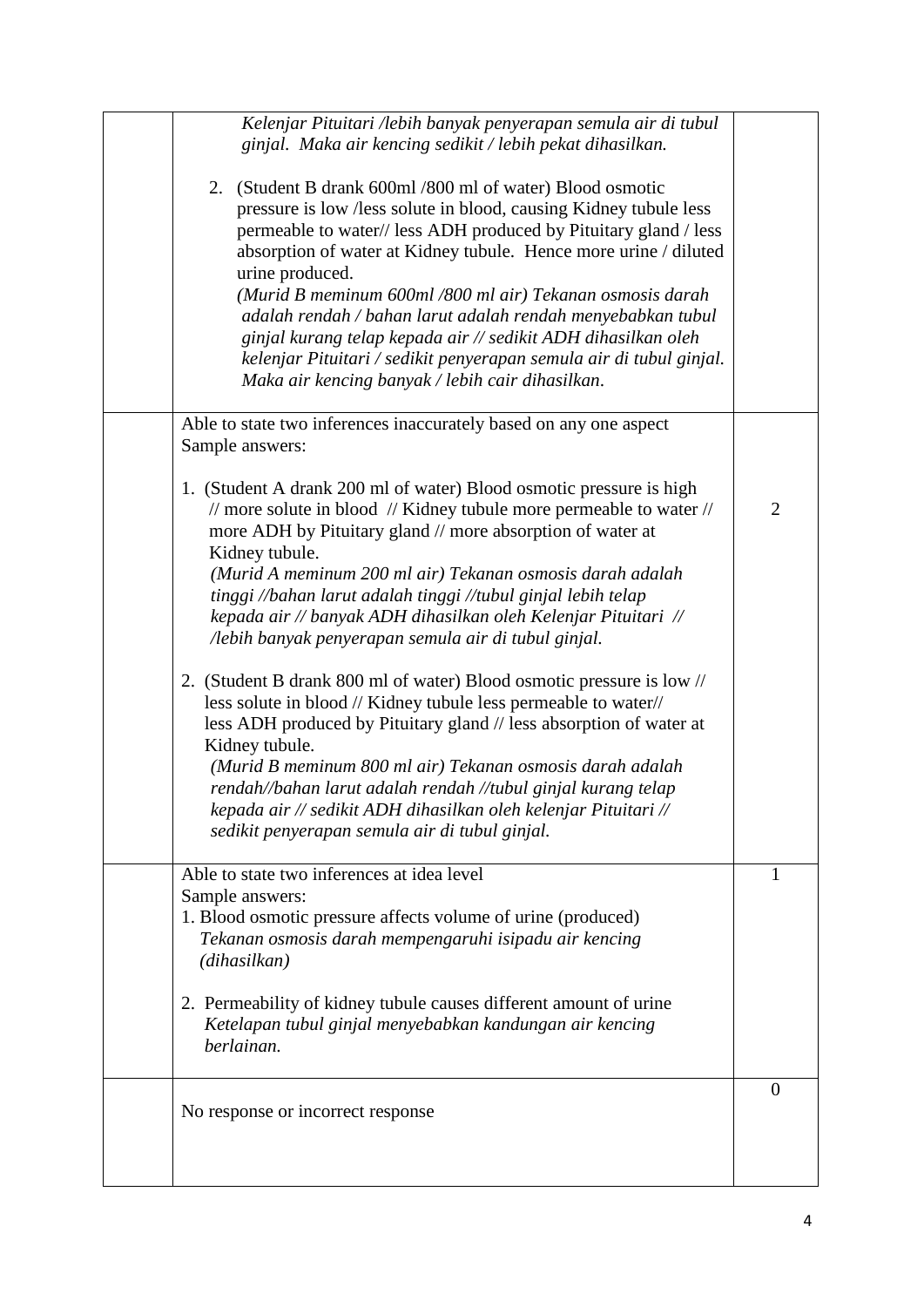| Variables                                                                                                                                                                                                                                                                                                                                                                     |                                                                                                                                                                                                                                                                                                                                                                                                                            |
|-------------------------------------------------------------------------------------------------------------------------------------------------------------------------------------------------------------------------------------------------------------------------------------------------------------------------------------------------------------------------------|----------------------------------------------------------------------------------------------------------------------------------------------------------------------------------------------------------------------------------------------------------------------------------------------------------------------------------------------------------------------------------------------------------------------------|
|                                                                                                                                                                                                                                                                                                                                                                               | Method to handle the variables                                                                                                                                                                                                                                                                                                                                                                                             |
| Manipulated variable:<br>1. Volume of drinking<br>water drank // volume of<br>water drank<br>Isipadu air minuman yang<br>dimimum// isipadu air<br>yang diminum.                                                                                                                                                                                                               | Change volume of water drank from<br>200ml to 400ml, 600ml and 800ml<br>// used different volume of water drank<br>Tukar isipadu air yang diminum dari<br>200ml ke 400m,, 600ml dan 800ml.<br>// Gunakan isipadu air yang berlainan<br>untuk diminum                                                                                                                                                                       |
| Responding variable:<br>1. Volume of urine<br>released by two different<br>students (student 1 and<br>student 2) (collected after<br>1 hour.)<br>Isipadu air kencing<br>dibebaskan oleh dua<br>murid-murid yang<br>berlainan (murid 1 dan<br>murid 2) 9 dikumpul<br>selepas 1 jam)<br>2. Average volume of<br>urine collected<br>Purata isipadu air kencing<br>yang dikumpul. | Record the volume of urine released<br>by two students using measuring<br>cylinder.<br>Rekod isipadu air kencing dibebaskan<br>oleh 2 murid menggunakan silinder<br>penyukat.<br>//Calculate average volume of urine<br>using formula:<br><u>Volume of urine student <math>1 +</math> student 2</u><br>Hitung purata isipadu air kencing<br>menggunakan rumus:<br><u>Isipadu air kencing murid <math>1+</math> murid 2</u> |
| Fixed variable:                                                                                                                                                                                                                                                                                                                                                               |                                                                                                                                                                                                                                                                                                                                                                                                                            |
| 1. Type of water (drank)<br>Jenis air (diminum)                                                                                                                                                                                                                                                                                                                               | Used drinking water<br>Gunakan jenis air minuman yang<br>sama                                                                                                                                                                                                                                                                                                                                                              |
| 2. Age of student<br>Umur murid                                                                                                                                                                                                                                                                                                                                               |                                                                                                                                                                                                                                                                                                                                                                                                                            |
|                                                                                                                                                                                                                                                                                                                                                                               | // student of same age                                                                                                                                                                                                                                                                                                                                                                                                     |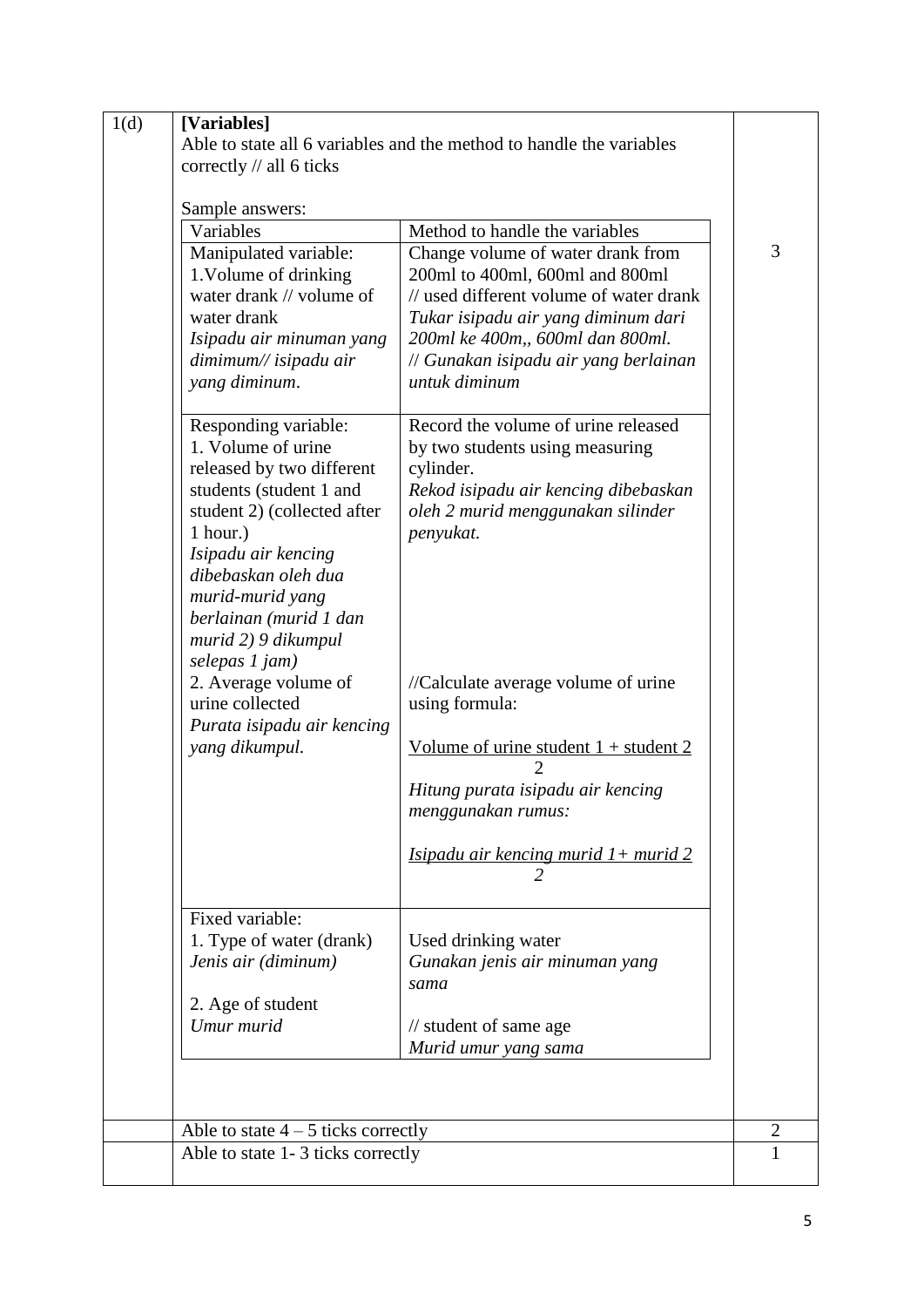|      | No response or incorrect response                                                                                                                                                                                                                                                                                     | $\boldsymbol{0}$ |
|------|-----------------------------------------------------------------------------------------------------------------------------------------------------------------------------------------------------------------------------------------------------------------------------------------------------------------------|------------------|
| 1(e) | [Hypothesis]                                                                                                                                                                                                                                                                                                          |                  |
|      | Able to make a hypothesis correctly based on the following aspects:                                                                                                                                                                                                                                                   | 3                |
|      | P1: Manipulated variable<br>Volume of water drank // Group of student<br>P2: Responding variable / Volume of urine released (by two different<br>students (student 1 and student 2) after 1 hour) $\frac{1}{\sqrt{2}}$ permeability<br>to water at kidney tubule.<br>H: relationship                                  |                  |
|      | Sample answers:<br>1. The more/higher the volume of water drank, the higher/more<br>the volume of urine released by two different students after 1<br>hour.<br>Semakin banyak / tinggi isipadu air diminum, semakin tinggi /<br>banyak isipadu air kencing dibebaskan oleh dua murid yang<br>berlainan selepas 1 jam. |                  |
|      | 2. Student 2 from group B produces most / highest volume of urine<br>released than student 2 from group A.<br>Murid 2 dari kumpulan B menghasilkan paling tinggi/banyak<br>isipadu air kencing berbanding murid 2 dari kumpulan A.                                                                                    |                  |
|      | 3. As blood osmotic pressure decreases, the more volume of urine<br>produced by kidney/less permeable to water at kidney tubule.<br>Semakin tekanan osmosis darah berkurang, semakin banyak<br>isipadu air kencing dihasilkan oleh ginjal / tubul ginjal kurang<br>telap kepada air.                                  |                  |
|      | Able to make hypothesis based on any two correct aspects:                                                                                                                                                                                                                                                             | $\overline{2}$   |
|      | Sample answers:<br>1. The higher the volume of water drank, the lower the blood osmotic<br>pressure.<br>Semakin banyak isipadu air diminum, semakin rendah tekanan<br>osmosis darah.                                                                                                                                  |                  |
|      | 2. The more the volume of urine released by students, the less permeable<br>the kidney tubule to water.<br>Semakin banyak isipadu air kencing dibebaskan oleh murid-murid,<br>semakin kurang telap tubul ginjal terhadap air,                                                                                         |                  |
|      | 3. Blood osmotic pressure affects the amount of urine produced.<br>Tekanan osmosis darah mempengaruhi kandungan air kencing<br>dihasilkan.                                                                                                                                                                            |                  |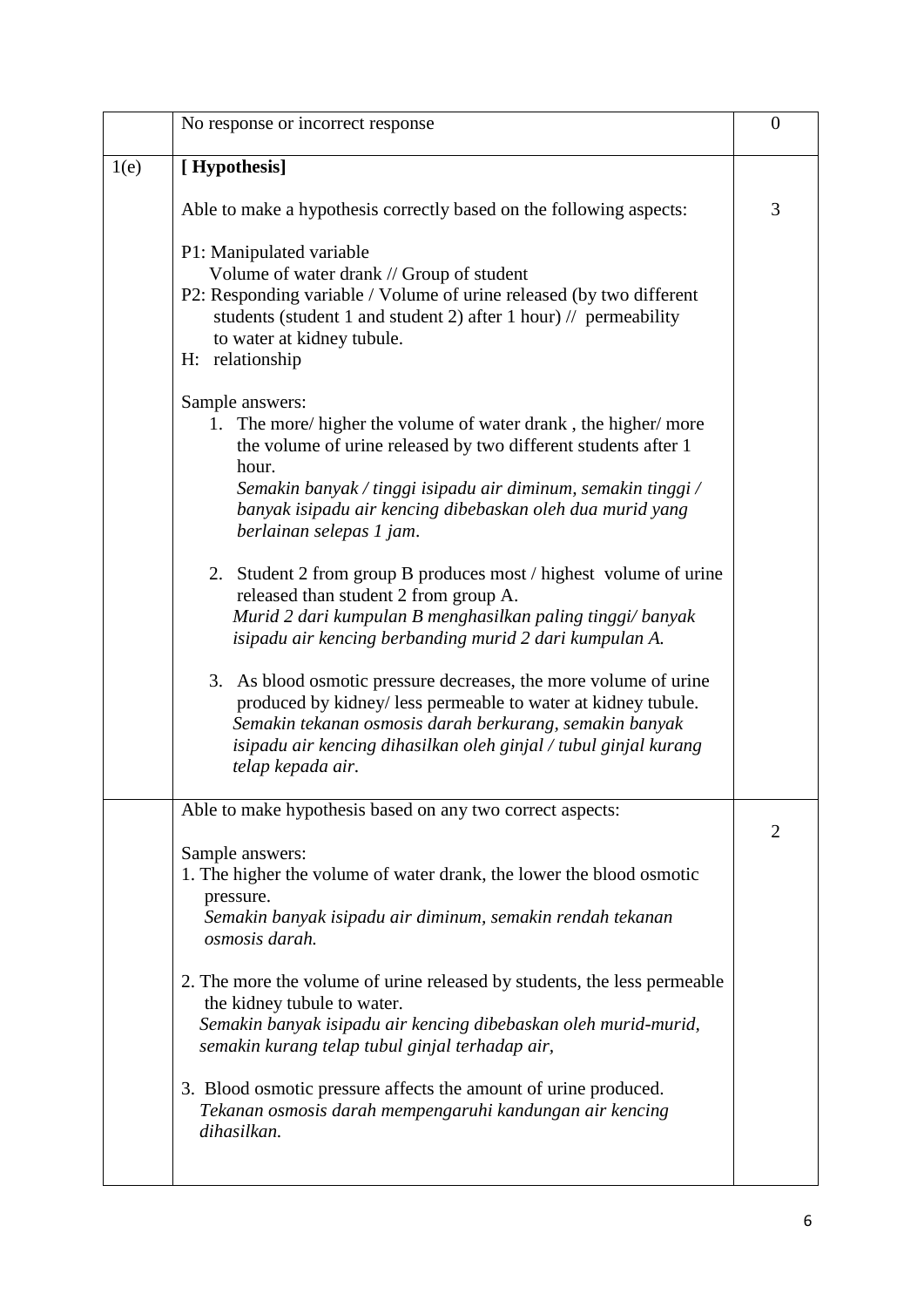|         | Able to make a hypothesis correctly based on any one aspect / at idea                                         |                                                                                            |                   |                                |                    |                 |   |          |
|---------|---------------------------------------------------------------------------------------------------------------|--------------------------------------------------------------------------------------------|-------------------|--------------------------------|--------------------|-----------------|---|----------|
|         | level.                                                                                                        |                                                                                            |                   |                                |                    |                 |   | 1        |
|         | Sample answers:                                                                                               |                                                                                            |                   |                                |                    |                 |   |          |
|         |                                                                                                               | 1. 200 ml/800 ml volume of water drank is low/high.                                        |                   |                                |                    |                 |   |          |
|         | 200 ml / 800 ml isipadu air diminum adalah rendah / tinggi.                                                   |                                                                                            |                   |                                |                    |                 |   |          |
|         |                                                                                                               |                                                                                            |                   |                                |                    |                 |   |          |
|         | 2. 200 ml water drank has high blood osmotic pressure // 800 ml water<br>drank has low blood osmotic pressure |                                                                                            |                   |                                |                    |                 |   |          |
|         |                                                                                                               | 200ml air diminum mempunyai tekanan osmosis darah yang tinggi //                           |                   |                                |                    |                 |   |          |
|         | 800ml air diminum mempunyai tekanan osmosis darah yang rendah                                                 |                                                                                            |                   |                                |                    |                 |   |          |
|         |                                                                                                               |                                                                                            |                   |                                |                    |                 |   |          |
|         |                                                                                                               | 3. The higher the volume of urine released, the higher the volume of                       |                   |                                |                    |                 |   |          |
|         |                                                                                                               | water drank.(reverse)                                                                      |                   |                                |                    |                 |   |          |
|         |                                                                                                               | Semakin tinggi isipadu air kencing dibebaskan, semakin tinggi<br>isipadu air yang diminum. |                   |                                |                    |                 |   |          |
|         |                                                                                                               |                                                                                            |                   |                                |                    |                 |   |          |
|         |                                                                                                               | No response or incorrect response                                                          |                   |                                |                    |                 |   | $\theta$ |
|         |                                                                                                               |                                                                                            |                   |                                |                    |                 |   |          |
| 1(f)(i) |                                                                                                               | [Communication - Data tabulation]                                                          |                   |                                |                    |                 |   |          |
|         |                                                                                                               | Able to construct a table and record all the data correctly based on the                   |                   |                                |                    |                 |   |          |
|         | following aspects:                                                                                            |                                                                                            |                   |                                |                    |                 |   |          |
|         |                                                                                                               |                                                                                            |                   |                                |                    |                 |   | 3        |
|         |                                                                                                               | T: Titles with correct units                                                               |                   |                                |                    | $\dots$ 1 mark  |   |          |
|         | D: Data recorded correctly<br>$\dots$ 1 mark                                                                  |                                                                                            |                   |                                |                    |                 |   |          |
|         | C: Calculate average volume of urine and scale<br>of blood osmotic pressure correctly.<br>$\dots$ 1 mark      |                                                                                            |                   |                                |                    |                 |   |          |
|         |                                                                                                               |                                                                                            |                   |                                |                    |                 |   |          |
|         | Sample answers:                                                                                               |                                                                                            |                   |                                |                    |                 |   |          |
|         | Student's                                                                                                     | Volume                                                                                     |                   | Volume of urine released       |                    | <b>Blood</b>    |   |          |
|         | group of                                                                                                      | of                                                                                         |                   | by two different students      |                    | osmotic         |   |          |
|         | the same                                                                                                      | drinking<br>water                                                                          | after 1 hour (ml) | Isipadu air kencing yang       |                    | pressure        |   |          |
|         | age<br>Kumpulan                                                                                               | drank (ml)                                                                                 |                   | dibebaskan oleh dua orang      |                    |                 |   |          |
|         | murid-                                                                                                        | <i>Isipadu</i>                                                                             |                   | murid yang berbeza selepas     |                    |                 | T |          |
|         | murid                                                                                                         | air                                                                                        | $1$ jam $(ml)$    |                                |                    |                 |   |          |
|         | pada                                                                                                          | minuman                                                                                    |                   |                                |                    |                 | 1 |          |
|         | umur                                                                                                          | yang                                                                                       | Student           | Student                        | Average            |                 | m |          |
|         | yang<br>sama                                                                                                  | diminum<br>(ml)                                                                            | 1<br>Murid        | $\overline{2}$<br><b>Murid</b> | volume<br>of urine |                 |   |          |
|         |                                                                                                               |                                                                                            | 7                 | 2                              |                    |                 |   |          |
|         | A                                                                                                             | 200                                                                                        | 33                | 43                             | 38.0               | 4               |   |          |
|         |                                                                                                               | 400                                                                                        | 96                | 93                             | 94.5               | 3               |   |          |
|         | $\bf{B}$                                                                                                      | 600                                                                                        | 93                | 123                            | 108.0              | $\overline{2}$  |   |          |
|         |                                                                                                               | 800                                                                                        | 113               | 136                            | 124.5              | $\mathbf{1}$    |   |          |
|         |                                                                                                               |                                                                                            |                   |                                |                    |                 |   |          |
|         |                                                                                                               |                                                                                            | $D_1m$            |                                |                    | C <sub>1m</sub> |   |          |
|         |                                                                                                               |                                                                                            |                   |                                |                    |                 |   |          |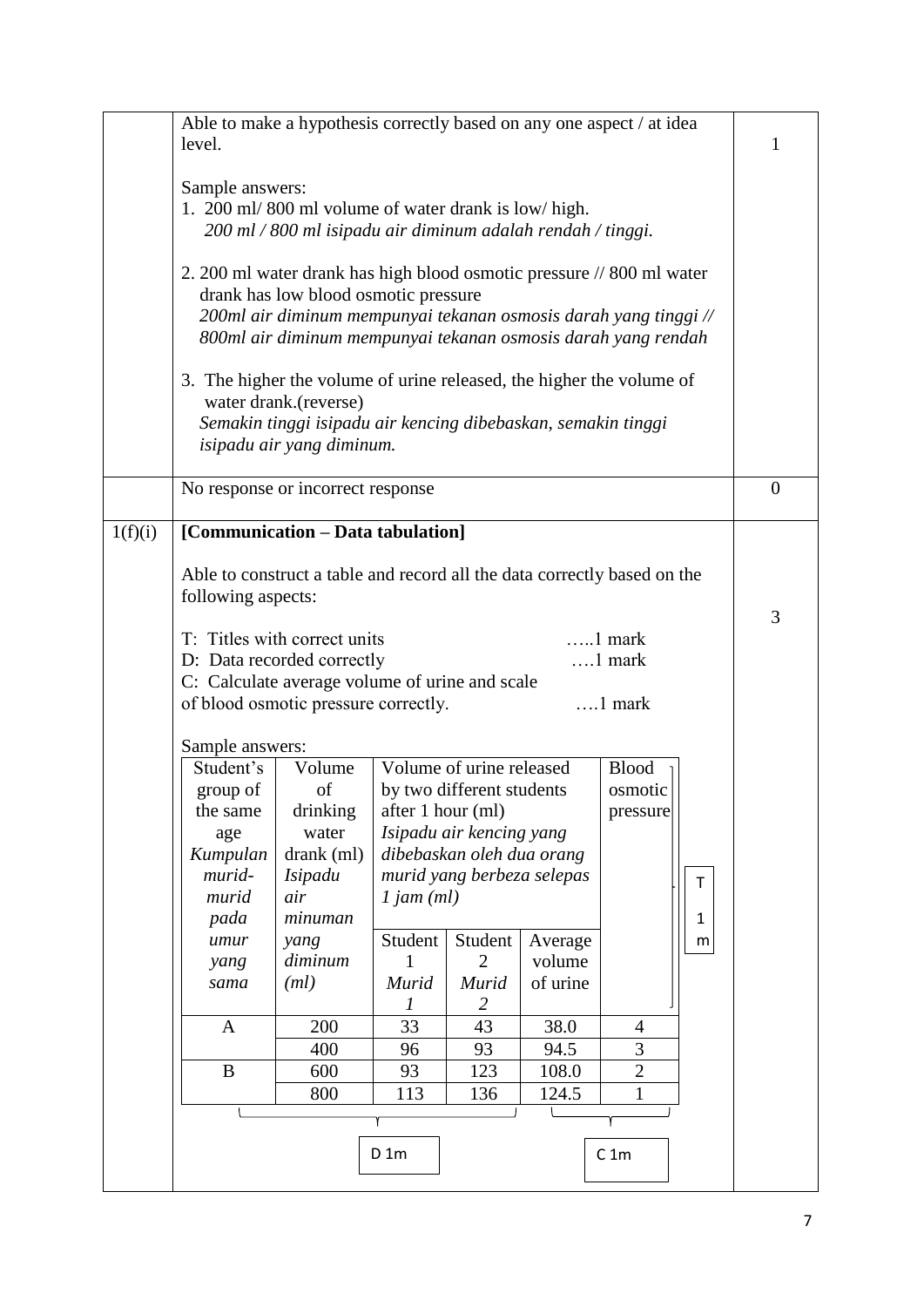|          | Able to state any two correct aspects                                                                                                                                                                                                                                                                                                                                                                                                                                                    | $\overline{2}$ |
|----------|------------------------------------------------------------------------------------------------------------------------------------------------------------------------------------------------------------------------------------------------------------------------------------------------------------------------------------------------------------------------------------------------------------------------------------------------------------------------------------------|----------------|
|          | Able to state any one correct aspect                                                                                                                                                                                                                                                                                                                                                                                                                                                     | 1              |
|          | No response or incorrect response                                                                                                                                                                                                                                                                                                                                                                                                                                                        | $\theta$       |
| 1(f)(ii) | [Time and Space – Communication]<br>Able to draw a line graph to show the relationship between the average<br>volume of urine collected against the volume of water intake correctly<br>based on the following aspects:<br>Axes / Paksi $(P)$ : Both axis with uniform scales  1 mark<br>Points/ Titik (T): All point plotted correctly 1 mark<br>Shape/ Bentuk(B): Correct bar chart shape<br>$\dots$ 1 mark<br>140<br>120<br>100<br>80<br>60<br>40<br>20<br>(ml)<br>une of water drank | 3              |
|          | Able to plot graph on any two aspects                                                                                                                                                                                                                                                                                                                                                                                                                                                    | $\overline{2}$ |
|          | Able to plot graph on any one aspect                                                                                                                                                                                                                                                                                                                                                                                                                                                     | 1              |
|          | No response or incorrect response                                                                                                                                                                                                                                                                                                                                                                                                                                                        | $\theta$       |
| 1(g)     | [Interprate the graph]                                                                                                                                                                                                                                                                                                                                                                                                                                                                   |                |
|          | Able to state the relationship between the volume of water intake and the<br>average volume of urine collected based on aspects:<br>R: correct relationship<br>The higher the volume of water drank / intake, the higher the                                                                                                                                                                                                                                                             | 3              |
|          | volume of urine collected / produced.<br>P1: because the blood osmotic pressure decreases                                                                                                                                                                                                                                                                                                                                                                                                |                |
|          | P2: More water is absorps by kidney tubule// Kidney becomes less<br>permeable to water // less ADH produced by Pituitary gland.                                                                                                                                                                                                                                                                                                                                                          |                |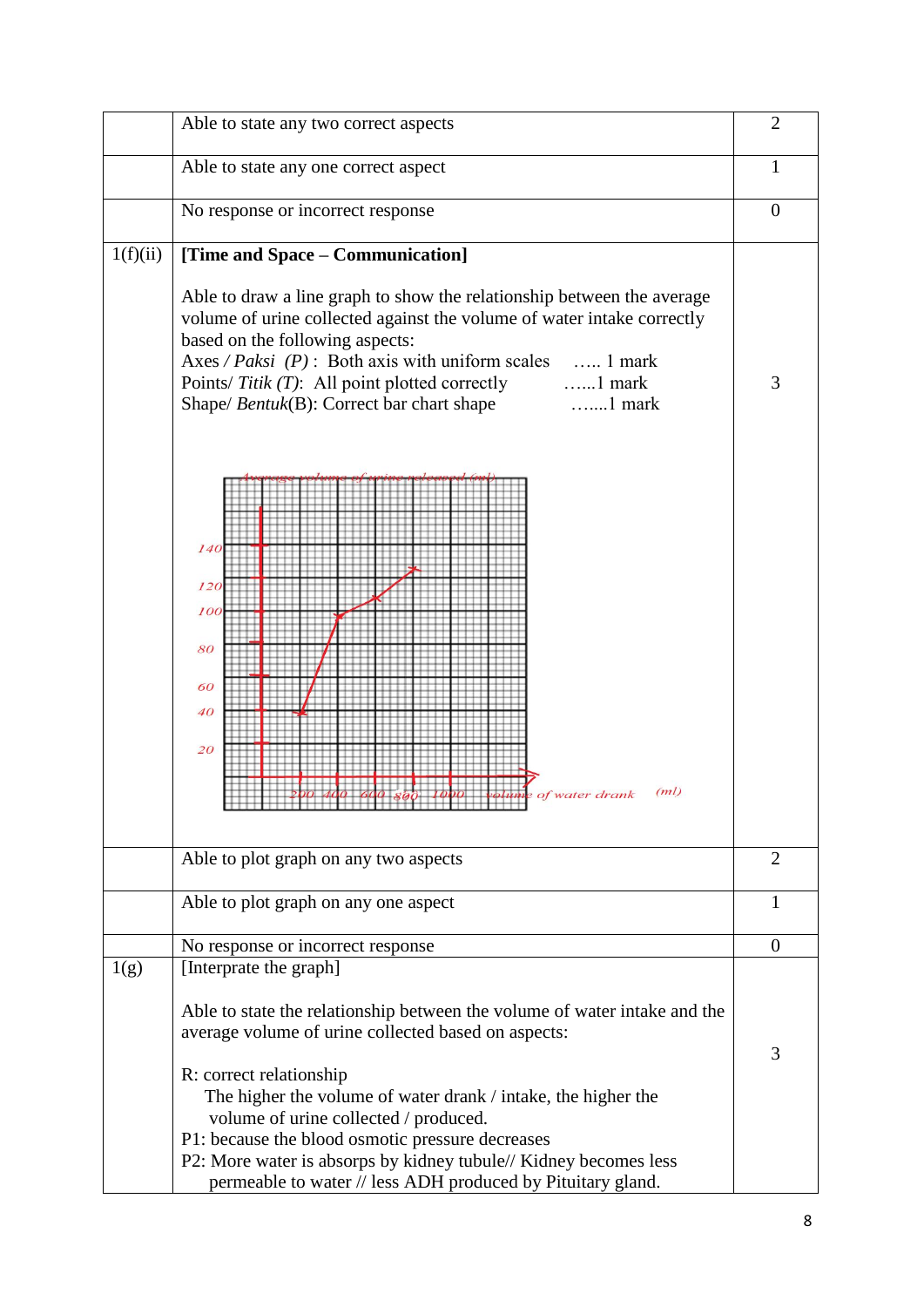|      | Sample answers:<br>1. The higher the volume of water drank / intake, the higher the<br>volume of urine collected / produced because the blood osmotic<br>pressure decreases. This is due to less water is absorps by kidney<br>tubule// Kidney becomes less permeable to water // less ADH<br>produced by Pituitary gland.<br>Semakin tinggi isipadu air yang diminum/diambil, semakin tinggi<br>isipadu air kencing dikumpul/ dihasilkan kerana tekanan osmosis<br>darah berkurangan. Ini disebabkan oleh sedikit air diserap semula<br>oleh tubul ginjal // Ginjal menjadi kurang telap kepada air // sedikit<br>ADH dihasilkan oleh kelenjar Pituitari                                                                                                                                                                                                                                                                                                                                                                                                                                                                                                                                                                                                                                                                                       |                |
|------|-------------------------------------------------------------------------------------------------------------------------------------------------------------------------------------------------------------------------------------------------------------------------------------------------------------------------------------------------------------------------------------------------------------------------------------------------------------------------------------------------------------------------------------------------------------------------------------------------------------------------------------------------------------------------------------------------------------------------------------------------------------------------------------------------------------------------------------------------------------------------------------------------------------------------------------------------------------------------------------------------------------------------------------------------------------------------------------------------------------------------------------------------------------------------------------------------------------------------------------------------------------------------------------------------------------------------------------------------|----------------|
|      | Able to state the relationship based on R and any one $P/$ R and $P1/P2$                                                                                                                                                                                                                                                                                                                                                                                                                                                                                                                                                                                                                                                                                                                                                                                                                                                                                                                                                                                                                                                                                                                                                                                                                                                                        | $\overline{2}$ |
|      | Able to state an idea of the relationship / only R                                                                                                                                                                                                                                                                                                                                                                                                                                                                                                                                                                                                                                                                                                                                                                                                                                                                                                                                                                                                                                                                                                                                                                                                                                                                                              | $\mathbf{1}$   |
|      | No response or incorrect response                                                                                                                                                                                                                                                                                                                                                                                                                                                                                                                                                                                                                                                                                                                                                                                                                                                                                                                                                                                                                                                                                                                                                                                                                                                                                                               | $\overline{0}$ |
| 1(h) | [Operational definition]<br>Able to define operationally on high blood osmotic pressure based on<br>the following aspects:<br>P1: more solute in blood or content of drinking water in<br>blood is less/low at student A and B $//$ condition of less frequent<br>urination/ less volume of urine by student A and student B<br>P2: shown by the volume of urine released by two students after 1<br>hour.<br>P3: which are affected by the volume of water drank<br>Sample answers:<br>High blood osmotic pressure is refer to more solute in blood or content<br>of drinking water in blood is less/low at student A and B // condition of<br>less frequent urination/less volume of urine by student A and student B<br>that is shown by the volume of urine released by two students after 1<br>hour. Blood osmotic pressure is affected by the volume of water intake/<br>drank.<br>Tekanan osmosis darah yang tinggi adalah banyak zat larut dalam<br>darah atau kandungan air minuman dalam darah adalah rendah /<br>kurang dalam pelajar A dan B// Keadaan kurang kerap menghasilkan<br>air kencing / sedikit isipadu air kencing murid A dan Murid B yang<br>mana ditunjukkan oleh isipadu air kencing dihasilkan oleh kedua-dua<br>murid selepas 1 jam. Tekanan osmosis darah adalah dipengaruhi oleh<br>isipadu air diminum/diambil. | 3              |
|      | Able to define operationally based on any two aspects                                                                                                                                                                                                                                                                                                                                                                                                                                                                                                                                                                                                                                                                                                                                                                                                                                                                                                                                                                                                                                                                                                                                                                                                                                                                                           | $\overline{2}$ |
|      | Able to define operationally based on any one aspect                                                                                                                                                                                                                                                                                                                                                                                                                                                                                                                                                                                                                                                                                                                                                                                                                                                                                                                                                                                                                                                                                                                                                                                                                                                                                            | 1              |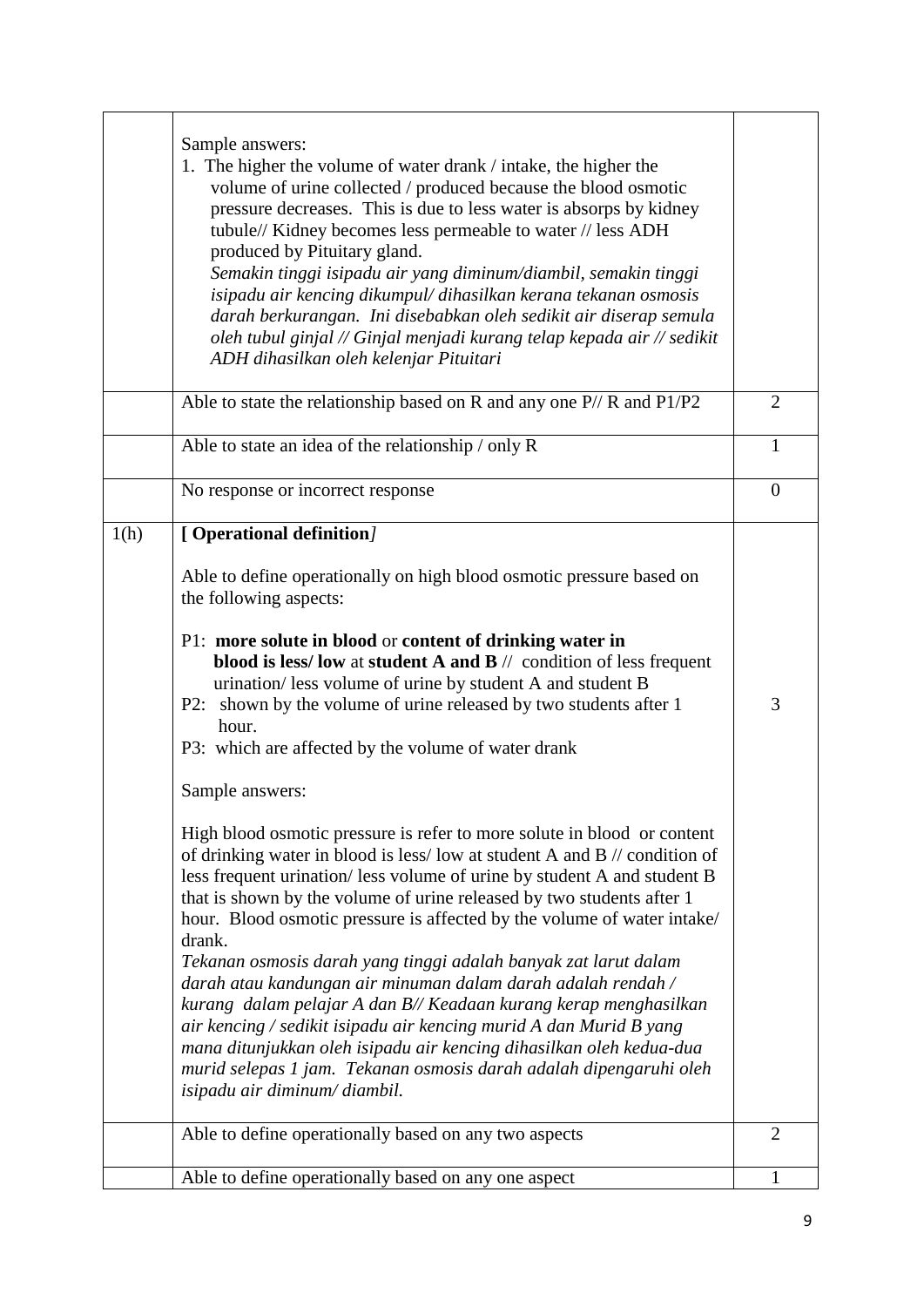|      | No response or incorrect response                                                                                                                                                                                                                                                                                                                                                                                                                                                                                                                                                                     | $\overline{0}$ |
|------|-------------------------------------------------------------------------------------------------------------------------------------------------------------------------------------------------------------------------------------------------------------------------------------------------------------------------------------------------------------------------------------------------------------------------------------------------------------------------------------------------------------------------------------------------------------------------------------------------------|----------------|
| 1(i) | [Prediction]                                                                                                                                                                                                                                                                                                                                                                                                                                                                                                                                                                                          |                |
|      | Able to predict the volume of urine produced by this student correctly<br>based on:                                                                                                                                                                                                                                                                                                                                                                                                                                                                                                                   |                |
|      | P1: (Volume of urine) increases / more than 33ml / any value above<br>33ml/logic.                                                                                                                                                                                                                                                                                                                                                                                                                                                                                                                     | 3              |
|      | P2: Caffein is diuretic / causes more urine.                                                                                                                                                                                                                                                                                                                                                                                                                                                                                                                                                          |                |
|      | P3: Blood osmotic pressure is low // Kidney less permeable to water<br>//Less water is reabsorbs at kidney tubule.                                                                                                                                                                                                                                                                                                                                                                                                                                                                                    |                |
|      | Sample answer:<br>(Volume of urine) increases / more than 33ml / any value above 33ml<br>because caffein in coffee is diuretic or causes more urine. Hence blood<br>osmotic pressure is low // Kidney less permeable to water //Less water is<br>reabsorbs at kidney tubule.<br>(Isipadu air kencing) bertambah / lebih daripada 33ml / sebarang nilai<br>melebihi 33ml kerana kaffein dalam kopi adalah diuretic atau<br>menyebabkan lebih banyak air kencing. Justeru itu tekanan osmosis<br>darah adalah rendah // Ginjal kurang telap kepada air // sedikit air<br>diserap ke dalam tubul ginjal. |                |
|      | Able to predict based on any 2 aspects // P1 and P2/P3                                                                                                                                                                                                                                                                                                                                                                                                                                                                                                                                                | $\overline{2}$ |
|      | Able to predict based on any 1 aspect // P1 only                                                                                                                                                                                                                                                                                                                                                                                                                                                                                                                                                      | $\mathbf{1}$   |
|      | No response or incorrect response                                                                                                                                                                                                                                                                                                                                                                                                                                                                                                                                                                     | $\mathbf{1}$   |

Suggested answer – question 2

| N <sub>o</sub> | Items                                                                  | Scoring | Remark |
|----------------|------------------------------------------------------------------------|---------|--------|
| 2(a)           | <b>Problem Statement:</b>                                              |         |        |
|                | Able to form a correct problem statement by relating the               |         |        |
|                | manipulated variable and responding variable in a question form        |         |        |
|                | based on the following aspects:                                        | 3       |        |
|                | P1: Manipulated variables :                                            |         |        |
|                | Fruit juice P,Q and R                                                  |         |        |
|                | P2 : Responding variables:.                                            |         |        |
|                | Content of vitamin C/Volume of fruit juice to decolourise              |         |        |
|                | DCPIP solution / percentage of vitamin C                               |         |        |
|                | Question form.<br>H:                                                   |         |        |
|                |                                                                        |         |        |
|                | Sample answer:                                                         |         |        |
|                | 1. Does fruit juice P has the highest content / amount / percentage    |         |        |
|                | of vitamin C compare to Q and R $?$ // vice versa                      |         |        |
|                | 2. Does fruit juice P has the highest volume of fruit juice to         |         |        |
|                | decolourise the DCPIP solution compare to Q and $\mathbb{R}$ ? // vice |         |        |
|                | versa                                                                  |         |        |
|                | 3. Which fruit juices has the highest content / amount / percentage    |         |        |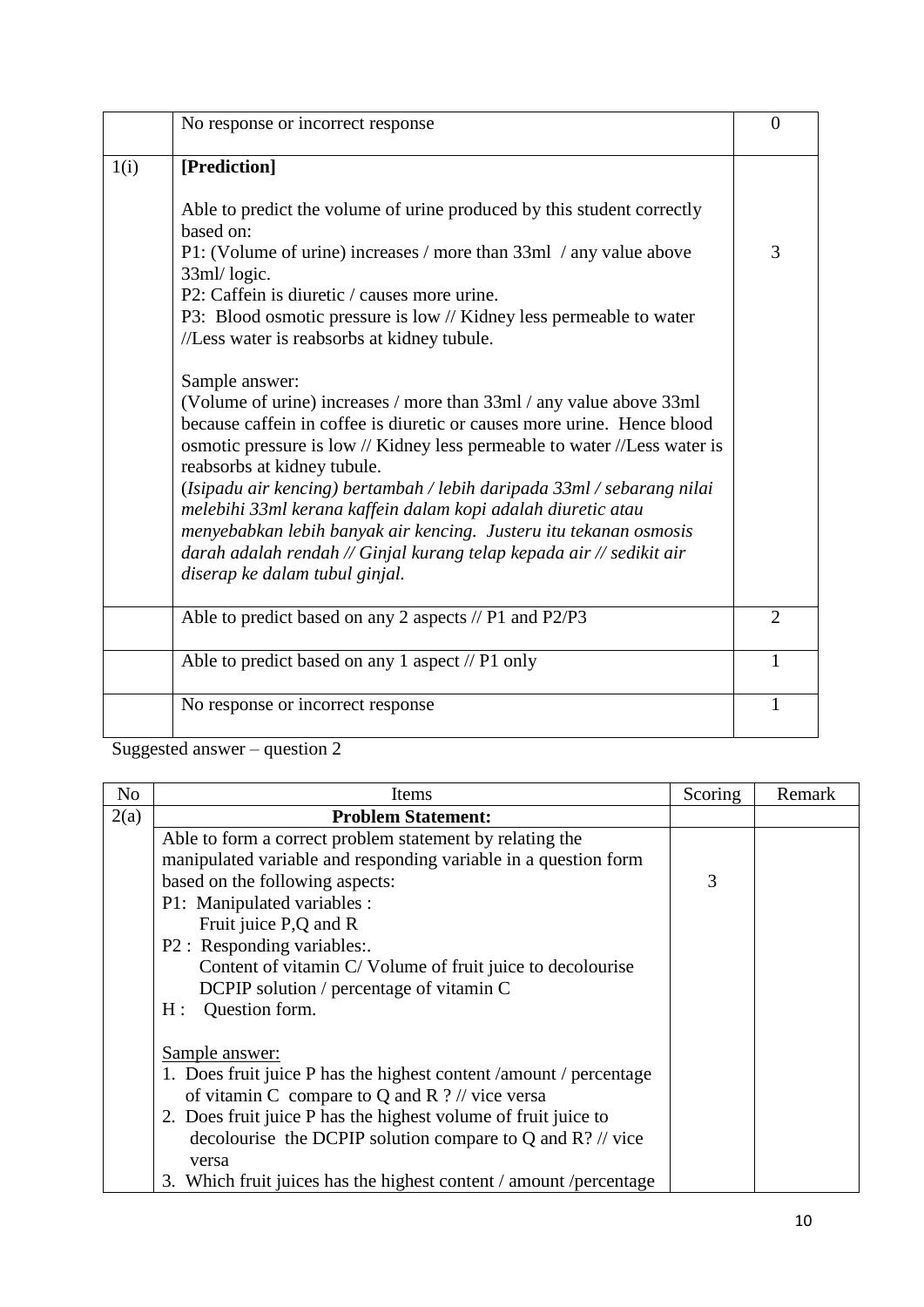|      | of vitamin C / volume of fruit juice to decolourise the DCPIP        |                  |  |
|------|----------------------------------------------------------------------|------------------|--|
|      | solution?                                                            |                  |  |
|      | Able to state problem statement correctly based on any two           | $\overline{2}$   |  |
|      | aspects//P1 & H // P2 and H                                          |                  |  |
|      | 1. Fruit juice P has the highest content /amount of vitamin C        |                  |  |
|      | compare to Q and R.                                                  |                  |  |
|      | 2. Different fruit juice has different content / amount / percentage |                  |  |
|      | of vitamin C                                                         |                  |  |
|      | 3. Does fruit juice P has the highest content /amount / percentage   |                  |  |
|      | of vitamin C compare to Q and R.                                     |                  |  |
|      | Able to state problem statement correctly based on any one           | $\mathbf{1}$     |  |
|      | aspect//P1 // P2 only                                                |                  |  |
|      | 1. P has the highest content /amount / percentage of vitamin C.      |                  |  |
|      | No response or wrong answer                                          | $\boldsymbol{0}$ |  |
| 2(b) | <b>Hypothesis</b>                                                    |                  |  |
|      | Able to state correct hypothesis based on 3 aspects:                 |                  |  |
|      | P1: Manipulated variables :                                          |                  |  |
|      | Fruit juice P,Q and R                                                |                  |  |
|      | P2 : Responding variables:.                                          |                  |  |
|      | Content / percentage of vitamin C/ Volume of fruit juice to          |                  |  |
|      | decolourise DCPIP solution                                           |                  |  |
|      | H: Relationship.                                                     |                  |  |
|      |                                                                      |                  |  |
|      | Sample answer:                                                       |                  |  |
|      |                                                                      | 3                |  |
|      | 1. Fruit juice P has the highest content /amount of vitamin C        |                  |  |
|      | compare to Q and R.// The content/ amount/ percentage of             |                  |  |
|      | vitamin C in fruit juice P is higher than Q and R.                   |                  |  |
|      | 2. Fruit juice Q has the highest content / amount of vitamin         |                  |  |
|      | C compare to R and P.                                                |                  |  |
|      | 3. Fruit juice Q has the smallest volume to decolourise the          |                  |  |
|      | DCPIP solution compare to R and P.                                   |                  |  |
|      |                                                                      |                  |  |
|      | Able to state correct hypothesis based on any 2 aspects.             | $\overline{2}$   |  |
|      | 1. Different fruit juice has different content / amount /            |                  |  |
|      | percentage of vitamin C                                              |                  |  |
|      | Able to state correct hypothesis based on any 1 aspect/ at idea      | 1                |  |
|      | level.                                                               |                  |  |
|      | 1. Fruit juice P/Q/R contains vitamin C                              |                  |  |
|      | No response or wrong answer                                          | $\overline{0}$   |  |
|      |                                                                      |                  |  |
| 2(c) | <b>Variables:</b>                                                    |                  |  |
|      | Able to state all the variables correctly base on the following      |                  |  |
|      | aspects:                                                             |                  |  |
|      | 1. Manipulated variable:                                             | 3                |  |
|      | Fruit juice P,Q and R                                                |                  |  |
|      | 2. Responding variable:                                              |                  |  |
|      |                                                                      |                  |  |
|      | Content of vitamin C/Volume of fruit juice to decolourise            |                  |  |
|      | DCPIP solution/amount of vitamin C / percentage of vitamin C         |                  |  |
|      | 3. Constant variable:                                                |                  |  |
|      | Concentration of ascorbic acid/volume of DCPIP solution.             |                  |  |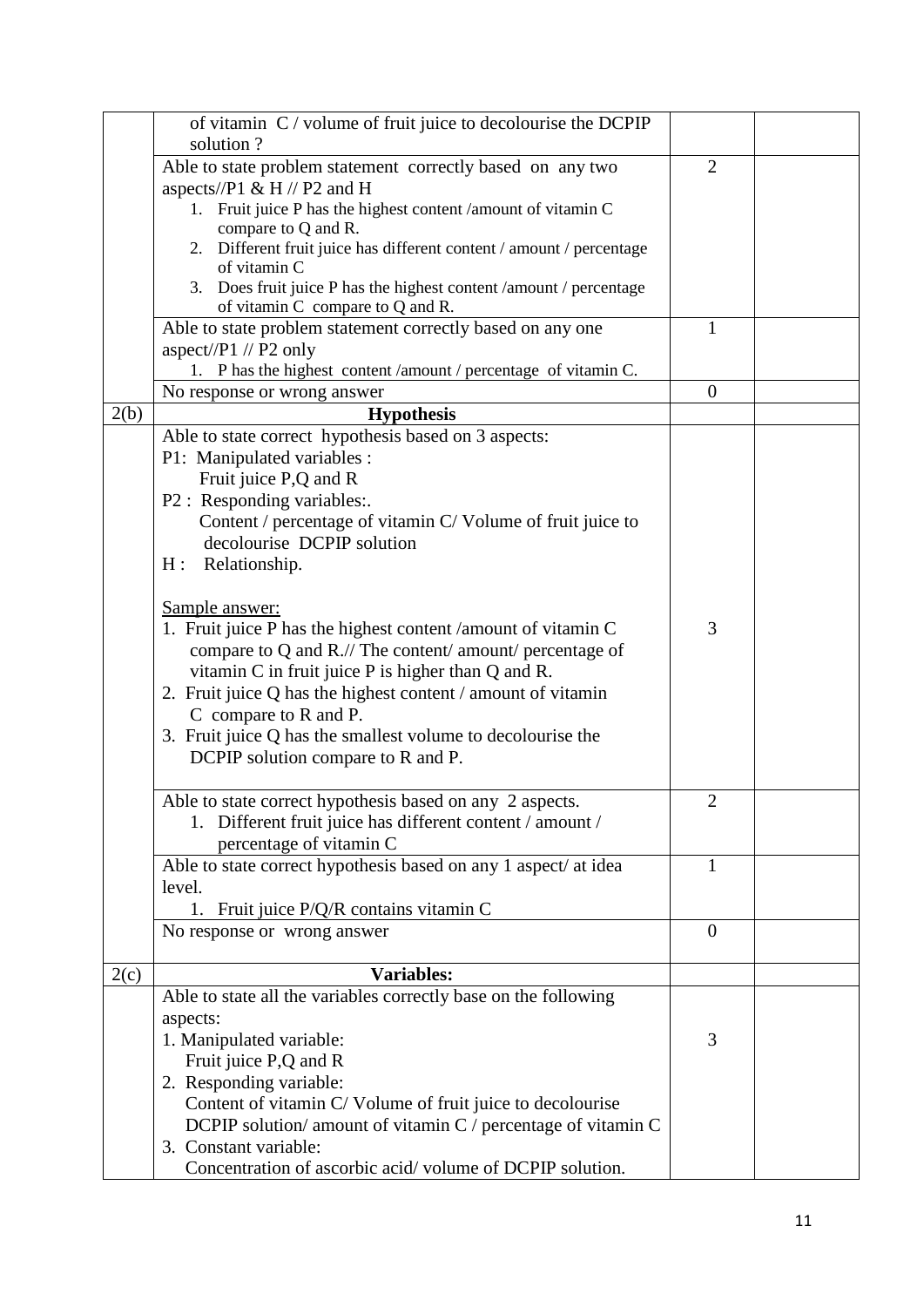|      | Any two aspects correctly                                                                         | $\overline{2}$ |           |
|------|---------------------------------------------------------------------------------------------------|----------------|-----------|
|      | Any 1 aspect correctly                                                                            | $\mathbf{1}$   |           |
|      | No response or wrong answer                                                                       | $\overline{0}$ |           |
| 2(d) | List of apparatus and materials                                                                   |                |           |
|      | Able to list all the 4 materials (M) and $7-8$ apparatus (A)                                      |                |           |
|      | correctly:                                                                                        |                |           |
|      | Sample answer:                                                                                    |                |           |
|      | Fruit juices P,Q,R (lemon, papaya, strawberry), ascorbic acid,                                    | 3              |           |
|      | DCPIP solution, distilled water, specimen bottles, syringes with                                  |                |           |
|      | needles, marker pen/label paper, beaker, blender, gauze cloth,                                    |                |           |
|      | knife, white tile                                                                                 |                |           |
|      | Any $2-3 M + 3-6 A$                                                                               | $\overline{2}$ |           |
|      | Any $1M + 1-2A$                                                                                   | $\mathbf{1}$   |           |
|      | No response or wrong answer                                                                       | $\overline{0}$ |           |
| 2(e) | <b>Experimental procedure</b>                                                                     |                |           |
|      | Able to state all the 5K as follows:                                                              |                |           |
|      | K1: setting apparatus (at least 6 steps)                                                          |                |           |
|      | K2: operating fixed variable<br>(at least 1 step)                                                 | 3              |           |
|      | K3: operating responding variable                                                                 |                |           |
|      | K4: operating manipulated variable                                                                |                |           |
|      | K5: precaution                                                                                    |                |           |
|      |                                                                                                   |                |           |
|      | Sample answer:                                                                                    |                |           |
|      | 1. Place 1cm <sup>3</sup> of DCPIP solution into a specimen bottle by                             |                | Note:     |
|      | using a syringe with needle.                                                                      | K1/K2          | K1 must   |
|      | 2. Fill the syringe (with needle) with $5 \text{cm}^3$ of 0.1% ascorbic                           |                | have 6    |
|      | acid.                                                                                             | K1/K2          | steps     |
|      | 3. Drop the ascorbic acid slowly into the specimen bottle                                         | K1             |           |
|      | until DCPIP solution is decolourised                                                              |                | K2/K3/K4/ |
|      | 4. Make sure the needle is totally immersed into the DCPIP                                        | K <sub>5</sub> | K5 only   |
|      | solution and don't' shake the bottle.<br>5. Record the volume of ascorbic acid to decolourise the | K <sub>3</sub> | one step  |
|      | DCPIP solution by using the syringe.                                                              |                |           |
|      | 6. Repeat steps 1 to 5 to find the average volume of                                              | K <sub>5</sub> |           |
|      | ascorbic acid to decolourise the DCPIP solution.                                                  |                |           |
|      | 7. Place fruit P on a white tile, peel of the skin then place                                     | K1             |           |
|      | into the blender.                                                                                 |                |           |
|      | 8. Add in 100cm <sup>3</sup> of distilled water into the blender to make                          | K1/K2          |           |
|      | the juice.                                                                                        |                |           |
|      | 9. Filter juice P with the gauze cloth into a small beaker                                        | K1             |           |
|      | 10. A $5 \text{cm}^3$ syringe is filled with juice P.                                             | K1/K2          |           |
|      | 11. Drop juice P slowly into the specimen bottle containing                                       | K1/K2          |           |
|      | $1 \text{cm}^3$ of DCPIP solution.                                                                |                |           |
|      | 12. Make sure the needle is immersed into the DCPIP                                               | K <sub>5</sub> |           |
|      | solution and don't shake the bottle.                                                              |                |           |
|      | 13. Record the volume of fruit juice P to decolourised the                                        | K3             |           |
|      | DCPIP solution using a syringe                                                                    |                |           |
|      | 14. Repeat this experiment twice to get an average volume                                         | K <sub>5</sub> |           |
|      | of fruit juice P.                                                                                 |                |           |